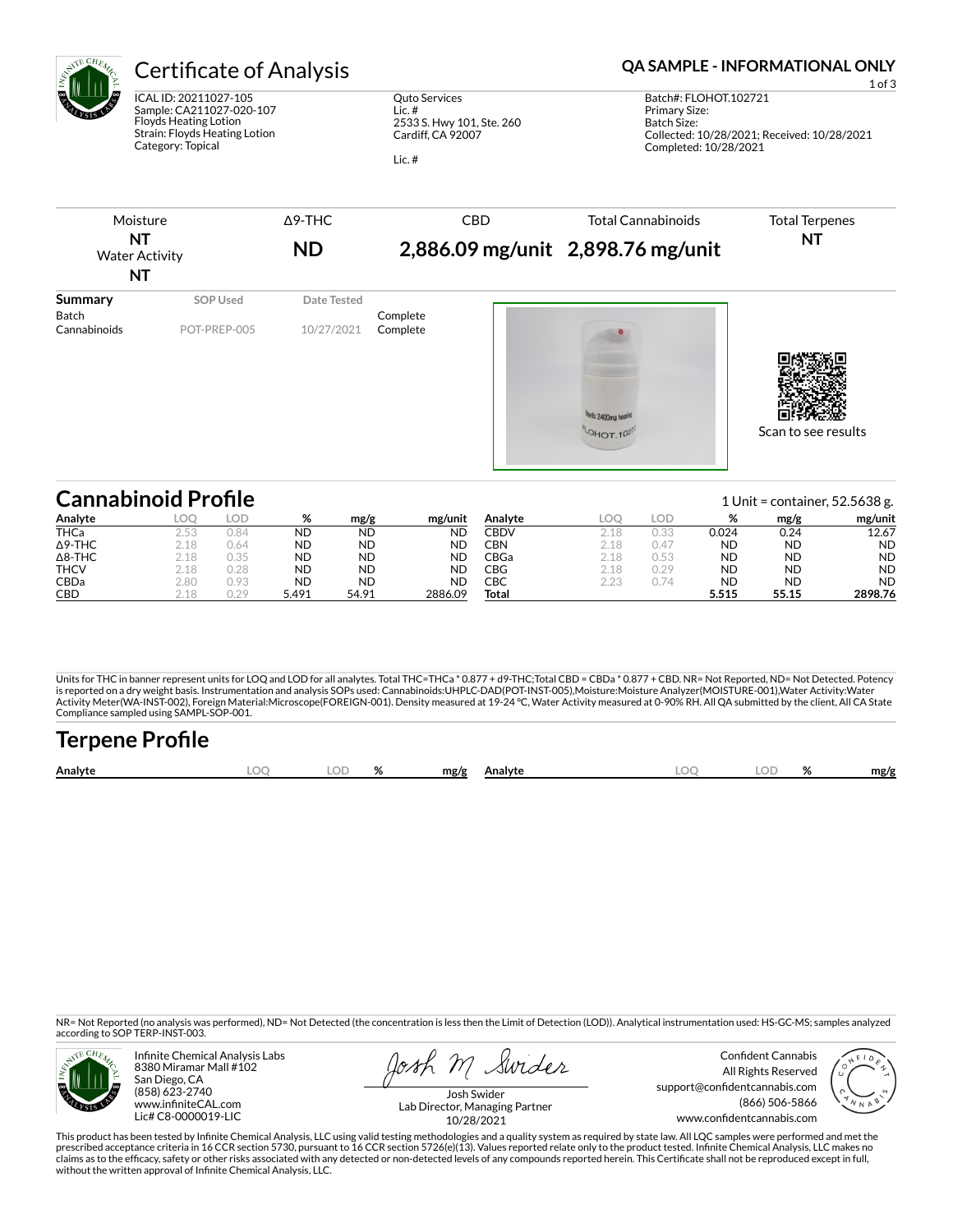ICAL ID: 20211027-105 Sample: CA211027-020-107 Floyds Heating Lotion Strain: Floyds Heating Lotion Category: Topical

Quto Services Lic. # 2533 S. Hwy 101, Ste. 260 Cardiff, CA 92007

Lic. #

# **Certificate of Analysis <b>Certificate of Analysis QA SAMPLE - INFORMATIONAL ONLY**

2 of 3 Batch#: FLOHOT.102721 Primary Size: Batch Size: Collected: 10/28/2021; Received: 10/28/2021 Completed: 10/28/2021

### **Residual Solvent Analysis**

|  | Category: | $-$<br>.UI | Limit | Status | Category | OC | LOD | Limit | Status | Category $\angle$ | $\sim$ | LOD. | Limi | . .<br>Status |
|--|-----------|------------|-------|--------|----------|----|-----|-------|--------|-------------------|--------|------|------|---------------|
|--|-----------|------------|-------|--------|----------|----|-----|-------|--------|-------------------|--------|------|------|---------------|

NR= Not Reported (no analysis was performed), ND= Not Detected (the concentration is less then the Limit of Detection (LOD)). Analytical instrumentation used: HS-GC-MS; samples analyzed according to SOP RS-INST-003.

### **Heavy Metal Screening**

| $\Omega$<br>∽<br>$\tilde{\phantom{a}}$ | <b>LOD</b> | Limit | -<br>Status |
|----------------------------------------|------------|-------|-------------|
|                                        |            |       |             |

NR= Not Reported (no analysis was performed), ND= Not Detected (the concentration is less then the Limit of Detection (LOD)). Analytical instrumentation used: ICP-MS; samples analyzed according to SOP HM-INST-003.

### **Microbiological Screening**

**Result Status** 

ND=Not Detected. Analytical instrumentation used:qPCR; samples analyzed according to SOP MICRO-INST-001.



Infinite Chemical Analysis Labs 8380 Miramar Mall #102 San Diego, CA (858) 623-2740 www.infiniteCAL.com Lic# C8-0000019-LIC

Swider

Confident Cannabis All Rights Reserved support@confidentcannabis.com (866) 506-5866 www.confidentcannabis.com



Josh Swider Lab Director, Managing Partner 10/28/2021

This product has been tested by Infinite Chemical Analysis, LLC using valid testing methodologies and a quality system as required by state law. All LQC samples were performed and met the prescribed acceptance criteria in 16 CCR section 5730, pursuant to 16 CCR section 5726(e)(13). Values reported relate only to the product tested. Infinite Chemical Analysis, LLC makes no<br>claims as to the efficacy, safety o without the written approval of Infinite Chemical Analysis, LLC.